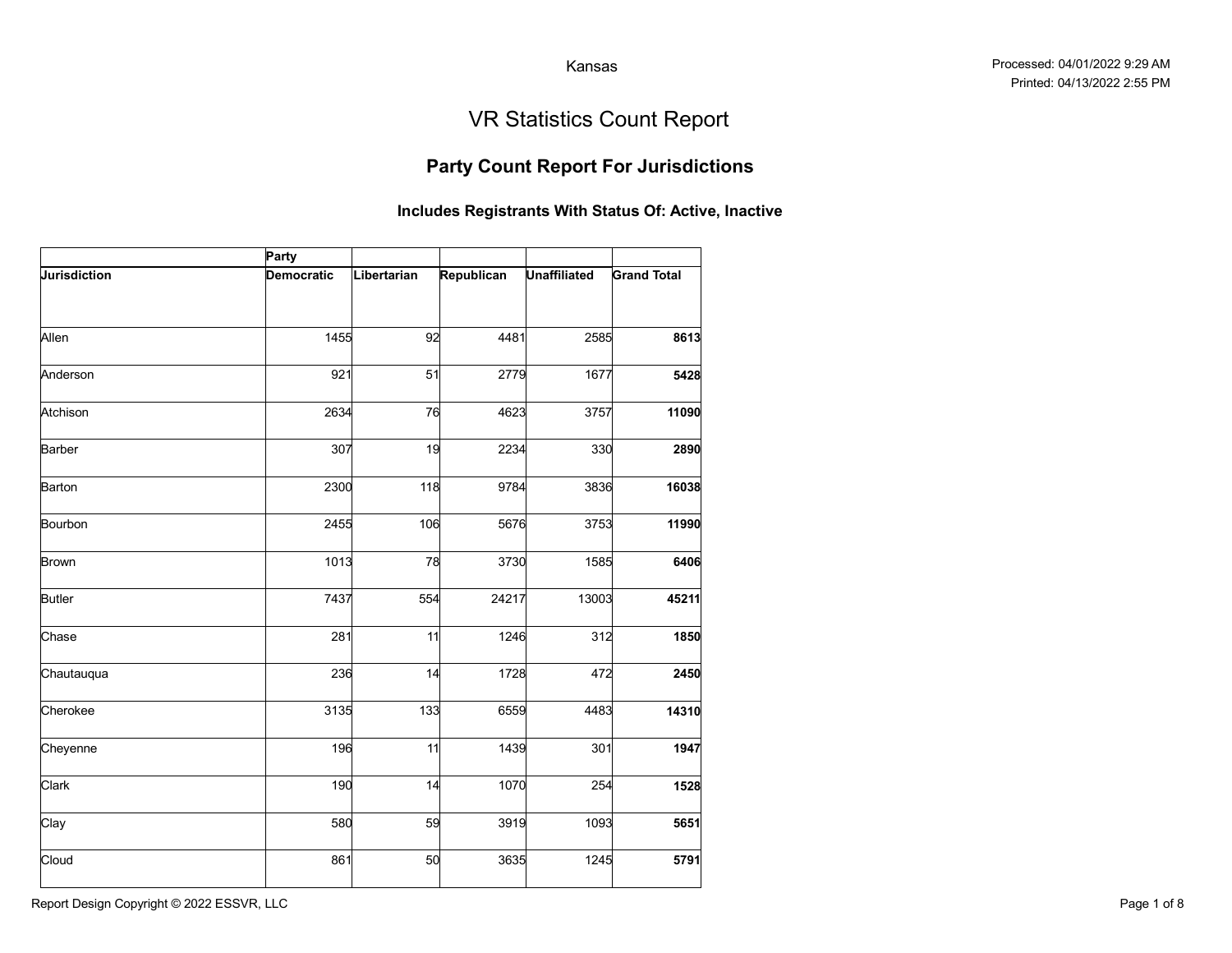## Party Count Report For Jurisdictions

|              |                   |             |                                                       | Kansas              |                                   |
|--------------|-------------------|-------------|-------------------------------------------------------|---------------------|-----------------------------------|
|              |                   |             |                                                       |                     |                                   |
|              |                   |             |                                                       |                     | <b>VR Statistics Count Report</b> |
|              |                   |             | <b>Party Count Report For Jurisdictions</b>           |                     |                                   |
|              |                   |             | Includes Registrants With Status Of: Active, Inactive |                     |                                   |
|              | Party             |             |                                                       |                     |                                   |
| Jurisdiction | <b>Democratic</b> | Libertarian | Republican                                            | <b>Unaffiliated</b> | <b>Grand Total</b>                |
|              |                   |             |                                                       |                     |                                   |
| Coffey       | 836               | 63          | 3975                                                  | 1275                | 6149                              |
| Comanche     | 118               | 10          | 864                                                   | 119                 | 1111                              |
| Cowley       | 4259              | 187         | 10116                                                 | 5561                | 20123                             |
| Crawford     | 7354              | 253         | 9386                                                  | 8803                | 25796                             |
| Decatur      | 215               | 19          | 1481                                                  | 372                 | 2087                              |
| Dickinson    | 1851              | 135         | 8184                                                  | 3381                | 13551                             |
| Doniphan     | 580               | 27          | 2974                                                  | 1210                | 4791                              |
| Douglas      | 35248             | 928         | 20455                                                 | 22606               | 79237                             |
| Edwards      | 291               | 8           | 1227                                                  | 375                 | 1901                              |
| Elk          | 234               | 11          | 1254                                                  | 307                 | 1806                              |
| Ellis        | 3704              | 218         | 9853                                                  | 5212                | 18987                             |
| Ellsworth    | 723               | 21          | 2395                                                  | 847                 | 3986                              |
| Finney       | 4553              | 246         | 8668                                                  | 7388                | 20855                             |
| Ford         | 3606              | 167         | 6419                                                  | 5033                | 15225                             |
| Franklin     | 3628              | 257         | 9969                                                  | 5354                | 19208                             |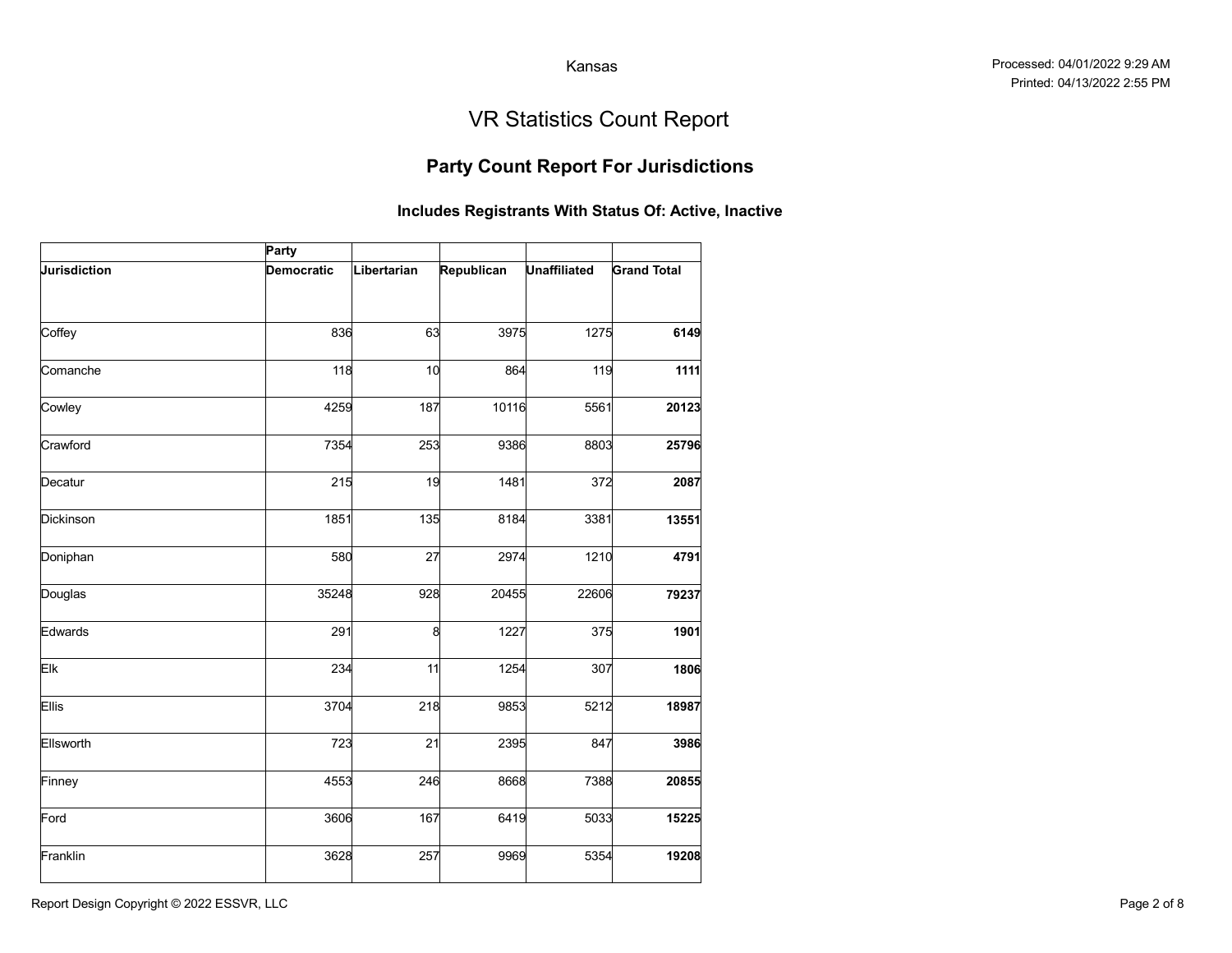## Party Count Report For Jurisdictions

|              |                   |             |                                                       | Kansas              |                                   |
|--------------|-------------------|-------------|-------------------------------------------------------|---------------------|-----------------------------------|
|              |                   |             |                                                       |                     | <b>VR Statistics Count Report</b> |
|              |                   |             | <b>Party Count Report For Jurisdictions</b>           |                     |                                   |
|              |                   |             | Includes Registrants With Status Of: Active, Inactive |                     |                                   |
|              | Party             |             |                                                       |                     |                                   |
| Jurisdiction | <b>Democratic</b> | Libertarian | Republican                                            | <b>Unaffiliated</b> | <b>Grand Total</b>                |
| Geary        | 4243              | 257         | 6686                                                  | 6440                | 17626                             |
| Gove         | 183               | 5           | 1380                                                  | 284                 | 1852                              |
| Graham       | 198               |             | 9<br>1272                                             | 267                 | 1746                              |
| Grant        | 498               | 37          | 2322                                                  | 846                 | 3703                              |
| Gray         | 400               | 40          | 2058                                                  | 686                 | 3184                              |
| Greeley      | 41                | 4           | 691                                                   | 110                 | 846                               |
| Greenwood    | 563               | 24          | 2820                                                  | 1362                | 4769                              |
| Hamilton     | 149               | 13          | 897                                                   | 298                 | 1357                              |
| Harper       | 496               | 25          | 2378                                                  | 700                 | 3599                              |
| Harvey       | 5584              | 201         | 11296                                                 | 6134                | 23215                             |
| Haskell      | 242               | 12          | 1498                                                  | 551                 | 2303                              |
| Hodgeman     | 142               |             | 3<br>946                                              | 201                 | 1292                              |
| Jackson      | 1752              | 69          | 4585                                                  | 2488                | 8894                              |
| Jefferson    | 2574              | 128         | 6330                                                  | 3862                | 12894                             |
| Jewell       | 194               | 20          | 1518                                                  | 385                 | 2117                              |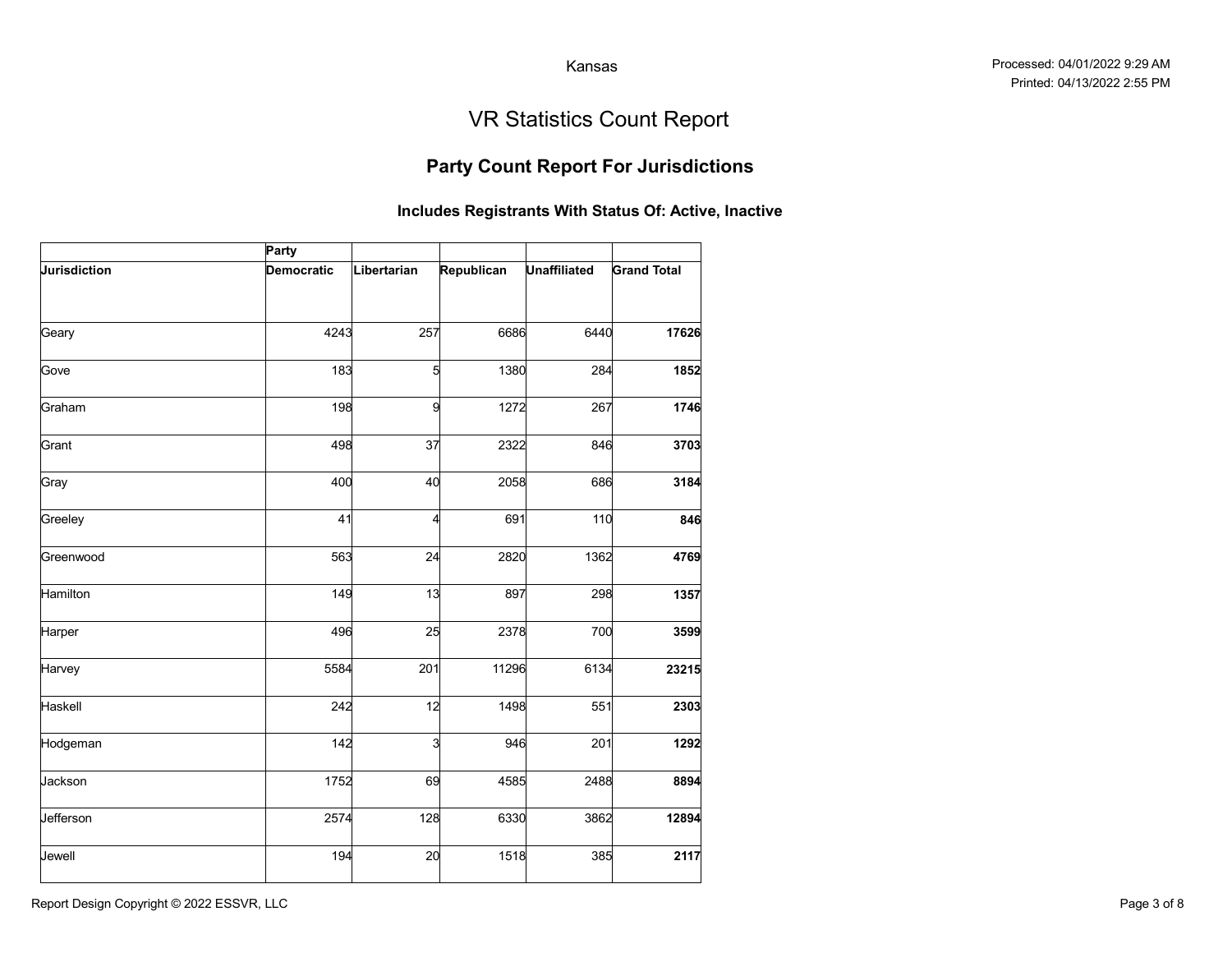## Party Count Report For Jurisdictions

|              |                   |             |                                                       | Kansas              |                                   |
|--------------|-------------------|-------------|-------------------------------------------------------|---------------------|-----------------------------------|
|              |                   |             |                                                       |                     | <b>VR Statistics Count Report</b> |
|              |                   |             | <b>Party Count Report For Jurisdictions</b>           |                     |                                   |
|              |                   |             | Includes Registrants With Status Of: Active, Inactive |                     |                                   |
|              | Party             |             |                                                       |                     |                                   |
| Jurisdiction | <b>Democratic</b> | Libertarian | Republican                                            | <b>Unaffiliated</b> | <b>Grand Total</b>                |
| Johnson      | 135915            | 5487        | 184569                                                | 119774              | 445745                            |
| Kearny       | 278               | 13          | 1398                                                  | 504                 | 2193                              |
| Kingman      | 703               | 40          | 3349                                                  | 1174                | 5266                              |
| Kiowa        | 133               | 10          | 1149                                                  | 151                 | 1443                              |
| Labette      | 2785              | 122         | 5658                                                  | 4589                | 13154                             |
| Lane         | 92                | 11          | 862                                                   | 170                 | 1135                              |
| .eavenworth  | 13109             | 655         | 21954                                                 | 16627               | 52345                             |
| Lincoln      | 227               | 24          | 1492                                                  | 346                 | 2089                              |
| Linn         | 1009              | 68          | 4196                                                  | 1845                | 7118                              |
| Logan        | 175               | 10          | 1366                                                  | 320                 | 1871                              |
| Lyon         | 5228              | 220         | 7956                                                  | 7205                | 20609                             |
| Marion       | 1054              | 56          | 4968                                                  | 1794                | 7872                              |
| Marshall     | 1337              | 41          | 3774                                                  | 1716                | 6868                              |
| McPherson    | 2886              | 225         | 10883                                                 | 4502                | 18496                             |
| Meade        | 337               | 22          | 2292                                                  | 653                 | 3304                              |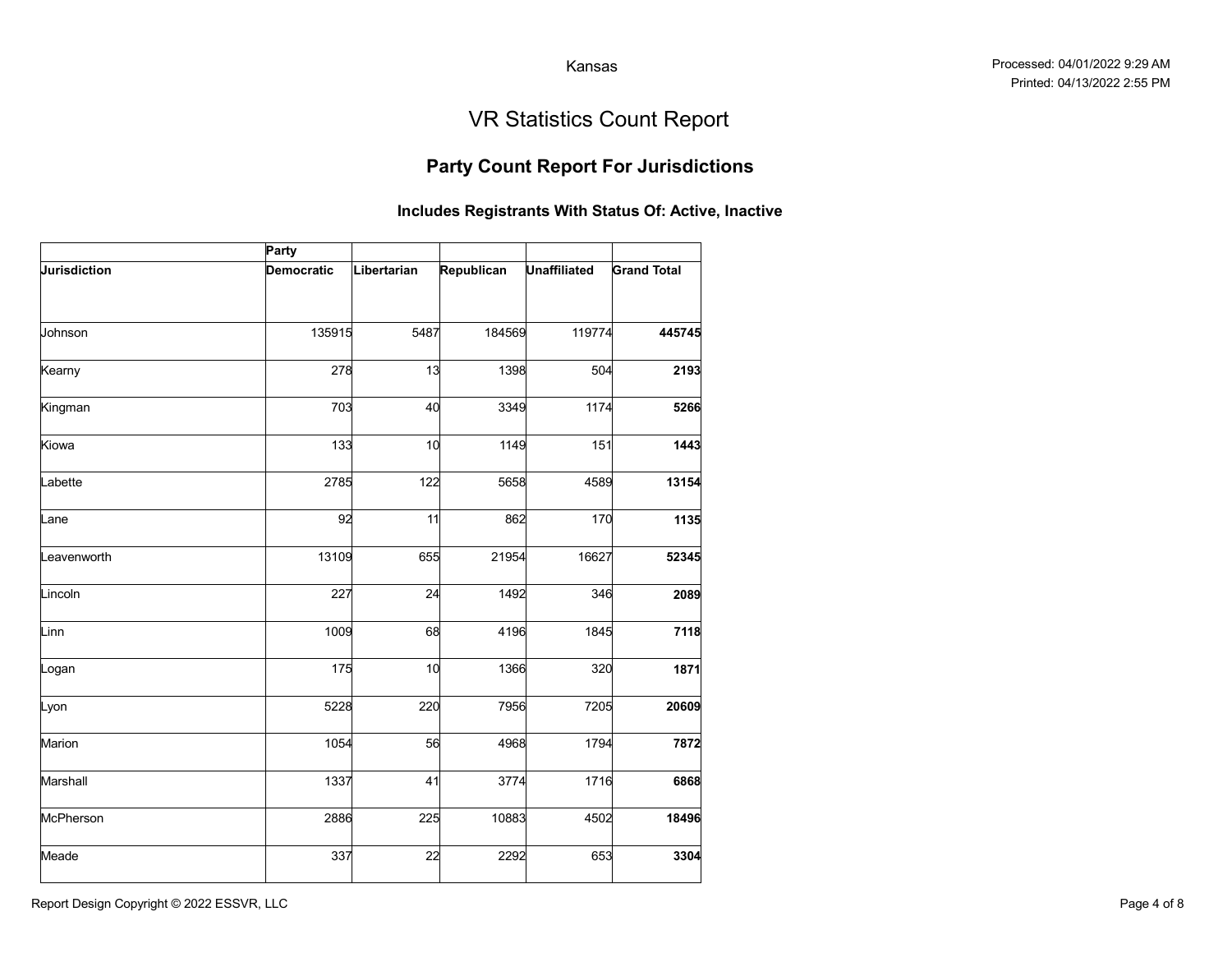## Party Count Report For Jurisdictions

|                     |            |             |                                                       | Kansas              |                                   |
|---------------------|------------|-------------|-------------------------------------------------------|---------------------|-----------------------------------|
|                     |            |             |                                                       |                     | <b>VR Statistics Count Report</b> |
|                     |            |             | <b>Party Count Report For Jurisdictions</b>           |                     |                                   |
|                     |            |             | Includes Registrants With Status Of: Active, Inactive |                     |                                   |
|                     | Party      |             |                                                       |                     |                                   |
| <b>Jurisdiction</b> | Democratic | Libertarian | Republican                                            | <b>Unaffiliated</b> | <b>Grand Total</b>                |
| Miami               | 4541       | 314         | 12806                                                 | 7446                | 25107                             |
| Mitchell            | 507        | 17          | 2750                                                  | 790                 | 4064                              |
| Montgomery          | 3841       | 204         | 11063                                                 | 4897                | 20005                             |
| Morris              | 611        | 31          | 2363                                                  | 873                 | 3878                              |
| Morton              | 207        | 10          | 1383                                                  | 371                 | 1971                              |
| Nemaha              | 1147       | 44          | 4481                                                  | 1646                | 7318                              |
| Neosho              | 1991       | 129         | 5541                                                  | 3565                | 11226                             |
| <b>Ness</b>         | 206        | 13          | 1371                                                  | 305                 | 1895                              |
| Norton              | 310        | 21          | 2304                                                  | 617                 | 3252                              |
| Osage               | 2086       | 137         | 6296                                                  | 3376                | 11895                             |
| Osborne             | 368        | 22          | 1671                                                  | 583                 | 2644                              |
| Ottawa              | 480        | 43          | 2894                                                  | 931                 | 4348                              |
| Pawnee              | 590        | 39          | 2328                                                  | 790                 | 3747                              |
| Phillips            | 285        | 24          | 2883                                                  | 698                 | 3890                              |
| Pottawatomie        | 2476       | 177         | 10898                                                 | 3902                | 17453                             |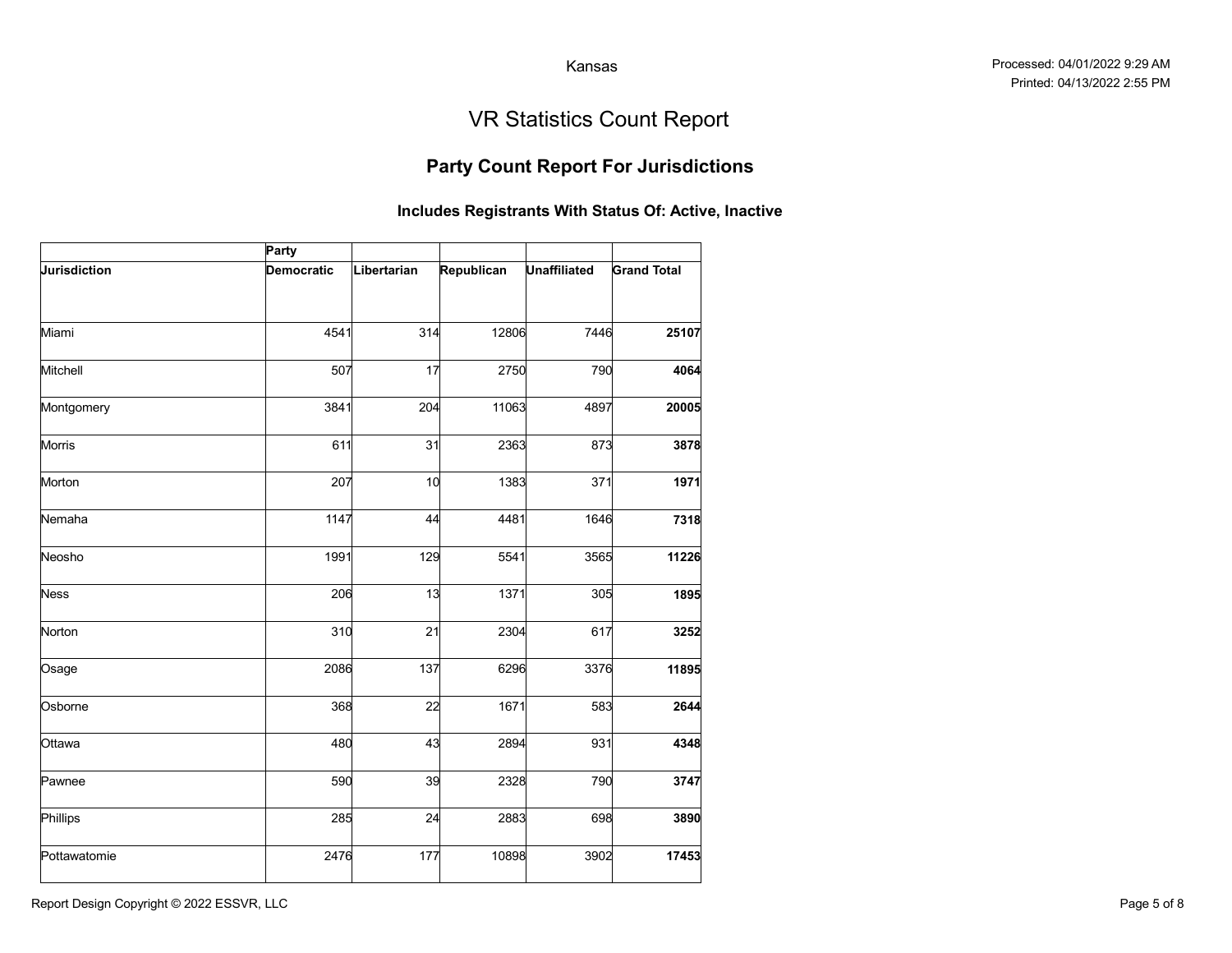## Party Count Report For Jurisdictions

|              |                   |             |                                                       | Kansas              |                                   |
|--------------|-------------------|-------------|-------------------------------------------------------|---------------------|-----------------------------------|
|              |                   |             |                                                       |                     | <b>VR Statistics Count Report</b> |
|              |                   |             | <b>Party Count Report For Jurisdictions</b>           |                     |                                   |
|              |                   |             | Includes Registrants With Status Of: Active, Inactive |                     |                                   |
|              | Party             |             |                                                       |                     |                                   |
| Jurisdiction | <b>Democratic</b> | Libertarian | Republican                                            | <b>Unaffiliated</b> | <b>Grand Total</b>                |
| Pratt        | 772               | 69          | 3659                                                  | 868                 | 5368                              |
|              |                   |             |                                                       |                     |                                   |
| Rawlins      | 193               | 19          | 1486                                                  | 326                 | 2024                              |
| Reno         | 8464              | 425         | 20740                                                 | 11169               | 40798                             |
| Republic     | 380               | 23          | 2462                                                  | 574                 | 3439                              |
| Rice         | 946               | 86          | 3778                                                  | 1555                | 6365                              |
| Riley        | 10464             | 703         | 14921                                                 | 11516               | 37604                             |
| Rooks        | 318               | 18          | 2629                                                  | 632                 | 3597                              |
| Rush         | 253               | 19          | 1486                                                  | 397                 | 2155                              |
| Russell      | 555               | 26          | 3042                                                  | 883                 | 4506                              |
| Saline       | 6977              | 417         | 17072                                                 | 11258               | 35724                             |
| Scott        | 280               | 34          | 2382                                                  | 711                 | 3407                              |
| Sedgwick     | 82721             | 4022        | 127931                                                | 107783              | 322457                            |
| Seward       | 2297              | 142         | 4423                                                  | 3766                | 10628                             |
| Shawnee      | 35413             | 1256        | 42638                                                 | 35128               | 114435                            |
| Sheridan     | 197               | 8           | 1337                                                  | 258                 | 1800                              |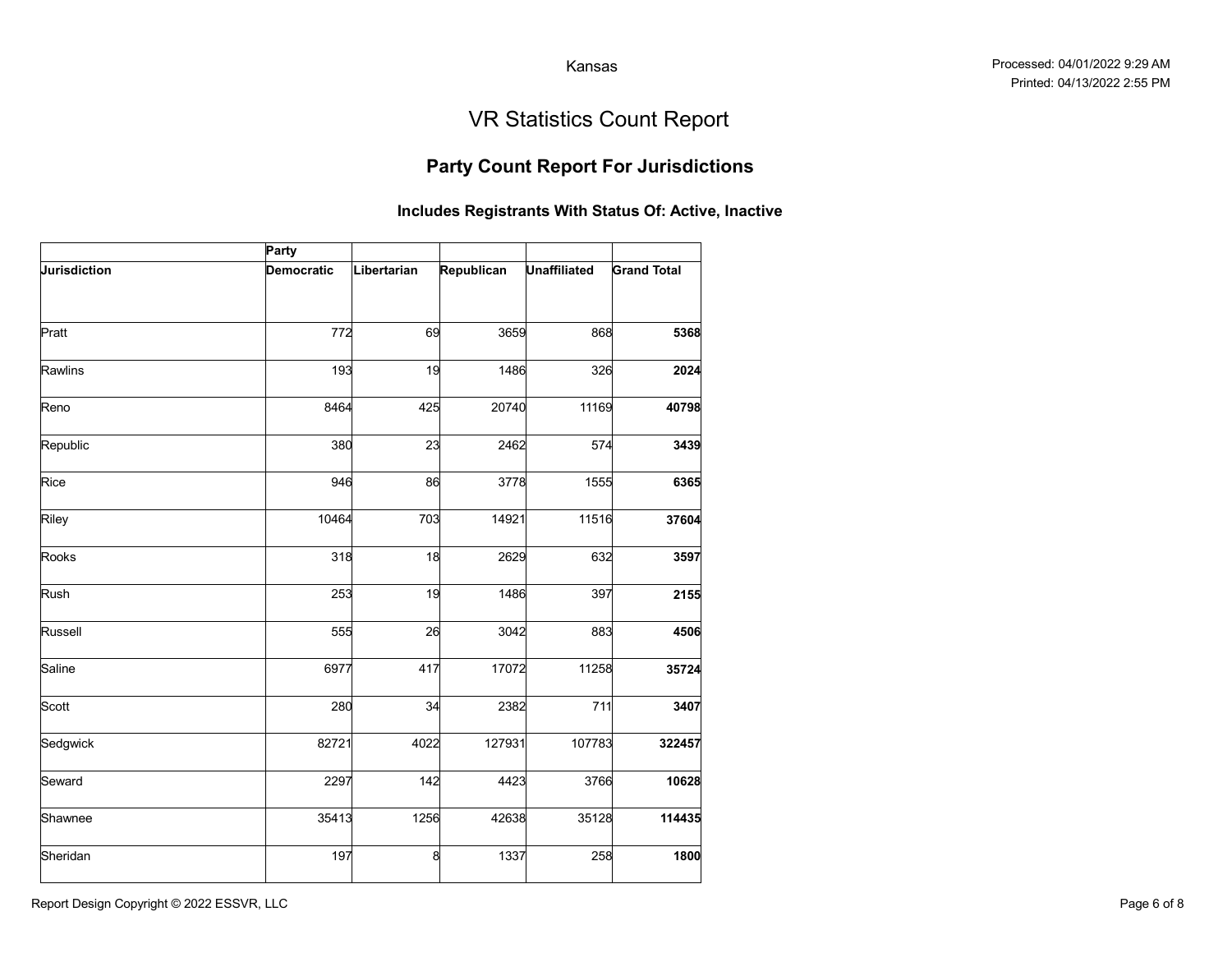### Party Count Report For Jurisdictions

|              |                   |             |                        | Kansas              |                                                       |
|--------------|-------------------|-------------|------------------------|---------------------|-------------------------------------------------------|
|              |                   |             |                        |                     |                                                       |
|              |                   |             |                        |                     | <b>VR Statistics Count Report</b>                     |
|              |                   |             |                        |                     | <b>Party Count Report For Jurisdictions</b>           |
|              |                   |             |                        |                     | Includes Registrants With Status Of: Active, Inactive |
|              | Party             |             |                        |                     |                                                       |
| Jurisdiction | <b>Democratic</b> | Libertarian | Republican             | <b>Unaffiliated</b> | <b>Grand Total</b>                                    |
| Sherman      | 373               | 26          | 2584                   | 725                 | 3708                                                  |
| Smith        | 303               | 16          | 1998                   | 426                 | 2743                                                  |
| Stafford     | 276               | 15          | 1821                   | 386                 | 2498                                                  |
| Stanton      | 142               | 10          | 762                    | 165                 | 1079                                                  |
| Stevens      | 286               | 28          | 2341                   | 550                 | 3205                                                  |
| Sumner       | 3014              | 209         | 8813                   | 4841                | 16877                                                 |
| Thomas       | 536               | 37          | 3578                   | 1051                | 5202                                                  |
| Trego        | 299               | 15          | 1336                   | 425                 | 2075                                                  |
| Wabaunsee    | 785               | 52          | 3264                   | 1091                | 5192                                                  |
| Wallace      | 53                |             | $5\overline{a}$<br>920 | 145                 | 1123                                                  |
| Washington   | 289               | 17          | 2825                   | 414                 | 3545                                                  |
| Wichita      | 139               | 10          | 871                    | 334                 | 1354                                                  |
| Wilson       | 625               | 49          | 3480                   | 1064                | 5218                                                  |
| Woodson      | 270               | 22          | 1402                   | 448                 | 2142                                                  |